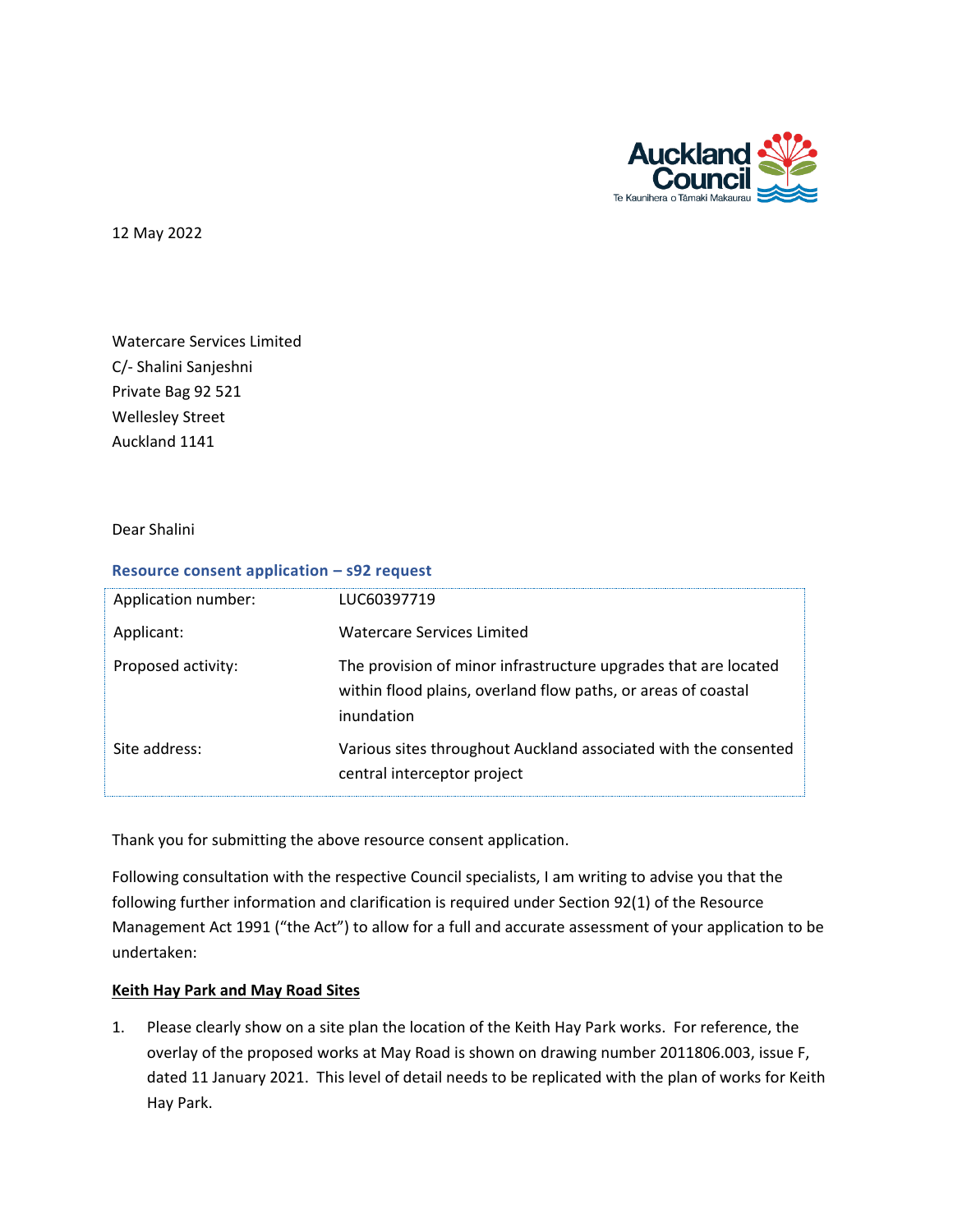- 2. Please confirm if the above ground stairs at May Road referenced in section 3.3 of the submitted assessment of environmental effects refers to the access ladder shown in Section 1 in the MH-17A Diversion Chamber – Sections drawing, drawing number 2011806.006, issue E, dated 22 January 2021. If not, please provide details and any necessary level of additional assessment.
- 3. Please provide a flood / overland flow path risk assessment as per the special information requirements of Standard E36.9.(2) of the Auckland Unitary Plan (Operative in Part) (**AUP(OP)**). Please note that due to the nature of the proposed works, which involves filling in a flood plain, this cannot be deferred to consent condition stage and needs to be assessed as part of the resource consent assessment process.
- 4. Following on from question 3, please provide clarity on the total volume and depth of fill proposed within the flood plain.
- 5. Please provide evidence to support the statement that there 'be no exacerbation of existing flood risk' (Table 6.2 c within the assessment of environmental effects (**AEE**)), noting that the consent includes filling works within a flood plain which has not been addressed as part of the risk assessment and may result in a loss of available flood storage ,which would likely exacerbate flood risks offsite.



Note: sections are provided below that show areas where filling is proposed: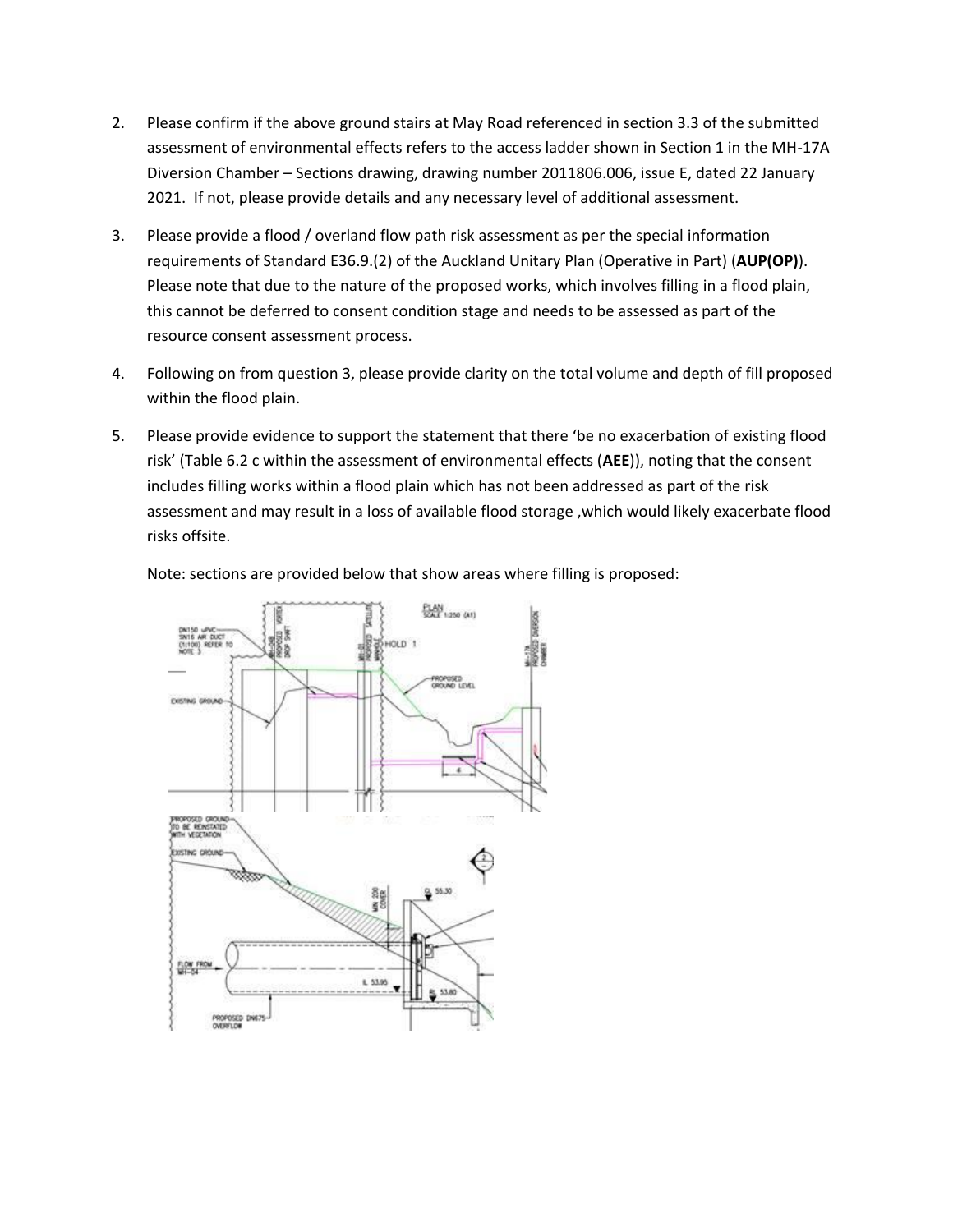## **Other Sites**

6. In respect of all other works areas to which the subject consent relates, based on the submitted content of the AEE, it is understood that a blanket approach is being applied where minor infrastructure works will be constructed within a floodplain, overland flow path or coastal inundation area. As the precise nature of the works proposed is not yet known, a bespoke risk assessment as required by Standard E36.9.(2) of the AUP(OP) cannot be provided. It is therefore proposed to do this by condition of consent. As this would effectively require an effects assessment to be under, this goes beyond the scope of consent conditions and is not considered appropriate.

To address this, it is requested that a 'draft risk assessment' is provided that addresses what would be a 'worst case scenario' in terms of the works that are likely to be undertaken within a floodplain, overland flow path or coastal inundation area. There would then be a need for individual risk assessments to be submitted for each of the works area, which being no worse and within scope of the draft plan, could be certified by Council. Anything beyond the worst-case scenario risk assessment would fall outside of the scope of this consent and would require separate resource consent approval.

Note: this draft risk assessment (or an associated document) could contain a range of measures that could be used to mitigate adverse flooding effects. Examples of this include:

- Where above ground utilities produce inappropriate displacement effects, there may be a need to underground other assets by way of compensation.
- Earthworks filling undertaken in flood plains need be compensated with excavations in the same flood plain in a similar location to ensure offsite effects do not result.
- All new manholes and services need to be underground and with flush manhole covers.
- 7. Please provide clarity where works are subject to coastal inundation and what measures are proposed to mitigate the effects of coastal inundation on the infrastructure and its serviceability.

It is requested that you either provide this information, in writing, within 15 working days, or contact me to arrange an alternative timeframe.

Please note that pursuant to Section 95C of the Act, if the information is not or will not be submitted within the 15-day timeframe and an alternative timeframe has not been agreed, the application must be publicly notified. Please contact me as soon as possible to confirm that the information will be provided either within the 15 working days of the request or to agree alternative timeframes for the provision of the information requested.